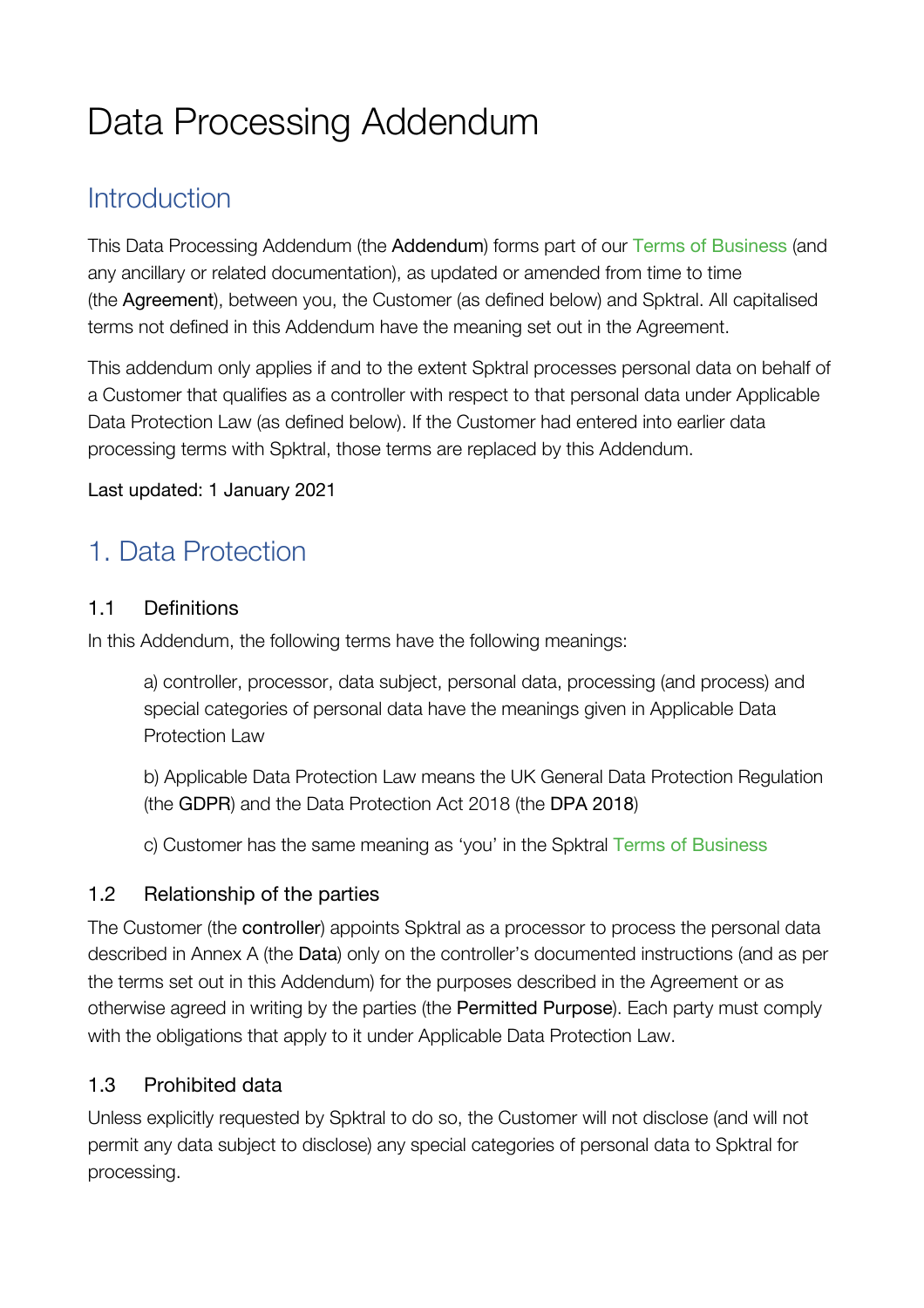# 1.4 International transfers

Spktral will not transfer the Data outside of the European Economic Area (EEA) unless it has taken such measures as are necessary to ensure the transfer is in compliance with Applicable Data Protection Law. Such measures may include (without limitation) transferring the Data to a recipient in a country that the European Commission has decided provides adequate protection for personal data, to a recipient in the United States that has certified its compliance with the EU-US Privacy Shield, or to a recipient that has executed standard contractual clauses adopted or approved by the European Commission.

# 1.5 Confidentiality of processing

Spktral will ensure that any person it authorises to process the Data (an Authorised Person) will protect the Data in accordance with Spktral's confidentiality obligations under the Agreement.

# 1.6 Security

Spktral will implement technical and organisational measures, which may be amended and updated from time to time, to protect the Data (i) from accidental or unlawful destruction, and (ii) loss, alteration, unauthorised disclosure of, or access to the Data (a Security Incident).

# 1.7 Subcontracting

The Customer consents to Spktral engaging third-party sub-processors to process the Data for the Permitted Purpose provided that:

(i) Spktral maintains an up-to-date list of its sub-processors, which is available on its website at the Spktral sub-processors page, which it will update with details of any change in subprocessors at least 30 days prior to the change;

(ii) Spktral imposes data protection terms on any sub-processor it appoints that require it to protect the Data to the standard required by Applicable Data Protection Law; and

(iii) Spktral remains liable for any breach of this Addendum that is caused by an act, error or omission of its sub-processor. The Customer may object to Spktral's appointment or replacement of a sub-processor prior to its appointment or replacement, provided such objection is based on reasonable grounds relating to data protection. In such an event, Spktral will either not appoint or replace the sub-processor or, if Spktral determines at its sole discretion that this is not reasonably possible, the Customer may suspend or terminate the Agreement without penalty (without prejudice to any fees incurred by the Customer up to and including the date of suspension or termination).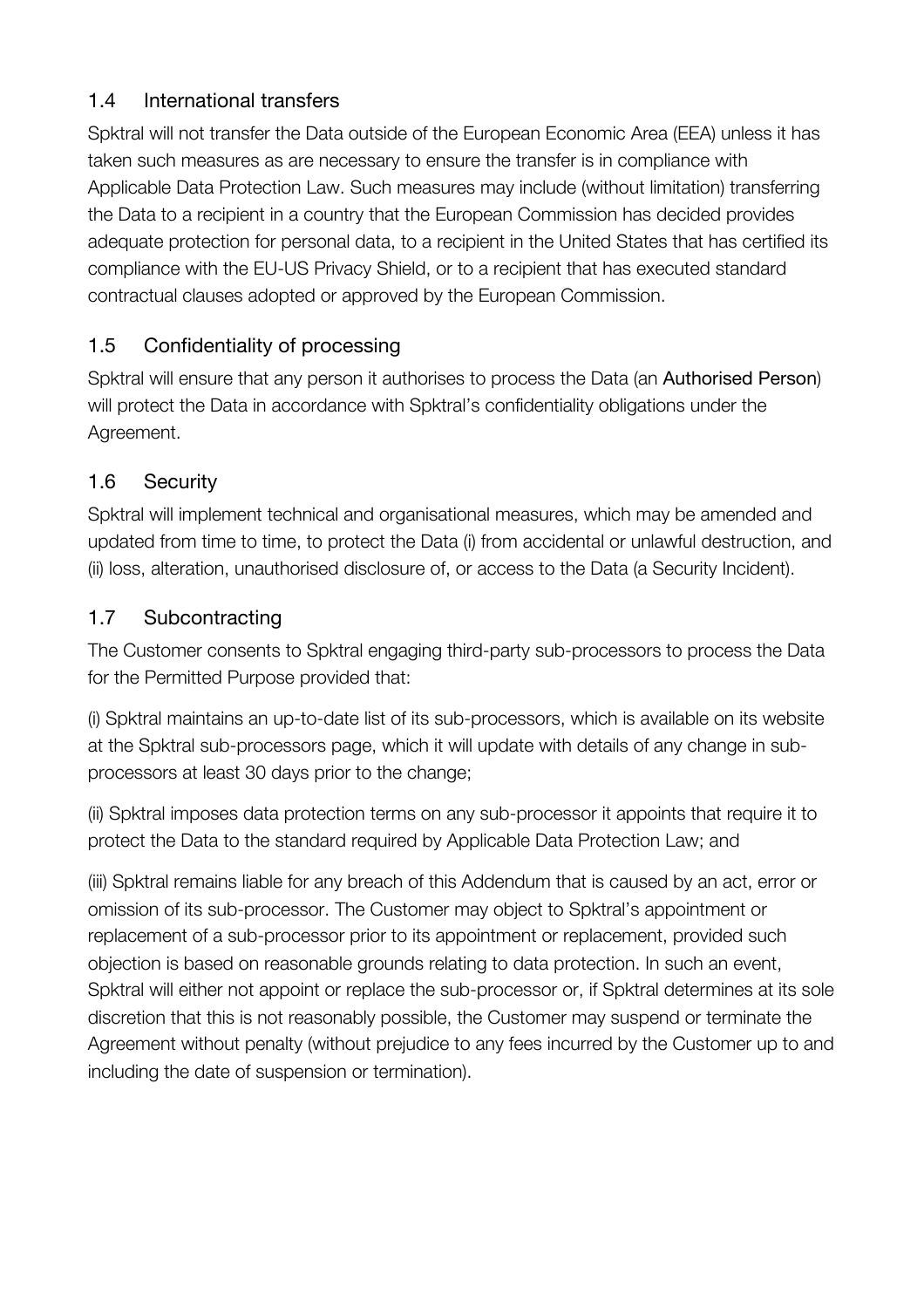# 1.8 Cooperation and data subjects' rights

Spktral will provide reasonable and timely assistance to the Customer (at the Customer's expense) to enable the Customer to respond to:

(i) any request from a data subject to exercise any of its rights under Applicable Data Protection Law; and

(ii) any other correspondence, enquiry or complaint received from a data subject, regulator or other third party in connection with the processing of the Data. If any such request, correspondence, enquiry or complaint is made directly to Spktral, Spktral will promptly inform the Customer, providing full details.

# 1.9 Data Protection Impact Assessment

If Spktral believes or becomes aware that its processing of the Data is likely to result in a high risk to the data protection rights and freedoms of data subjects, it will inform the Customer and provide reasonable cooperation to the Customer in connection with any data protection impact assessment that may be required under Applicable Data Protection Law.

# 1.10 Security incidents

If it becomes aware of a confirmed Security Incident, Spktral will inform the Customer without undue delay and will provide reasonable information and cooperation to the Customer so that they can fulfil any data breach reporting obligations they may have under (and in accordance with the timescales required by) Applicable Data Protection Law. Spktral will further take reasonably necessary measures and actions to remedy or mitigate the effects of the Security Incident and keep the Customer informed of all material developments in connection with the Security Incident.

# 1.11 Deletion or return of Data

Spktral will retain the Data for a period of 7 years after a subscription is terminated in case the Customer later needs access to it. On expiry of this period or on the Customer's earlier request, Spktral will delete the Data in a manner and form decided by Spktral, acting reasonably. This requirement will not apply to the extent that Spktral is required by applicable law to retain some or all of the Data, or to Data it has archived on back-up systems, which Data Spktral shall securely isolate and protect from any further processing.

# 1.12 Audit

The Customer acknowledges that Spktral requests regular audits of its data stores and virtual machines from its service providers.